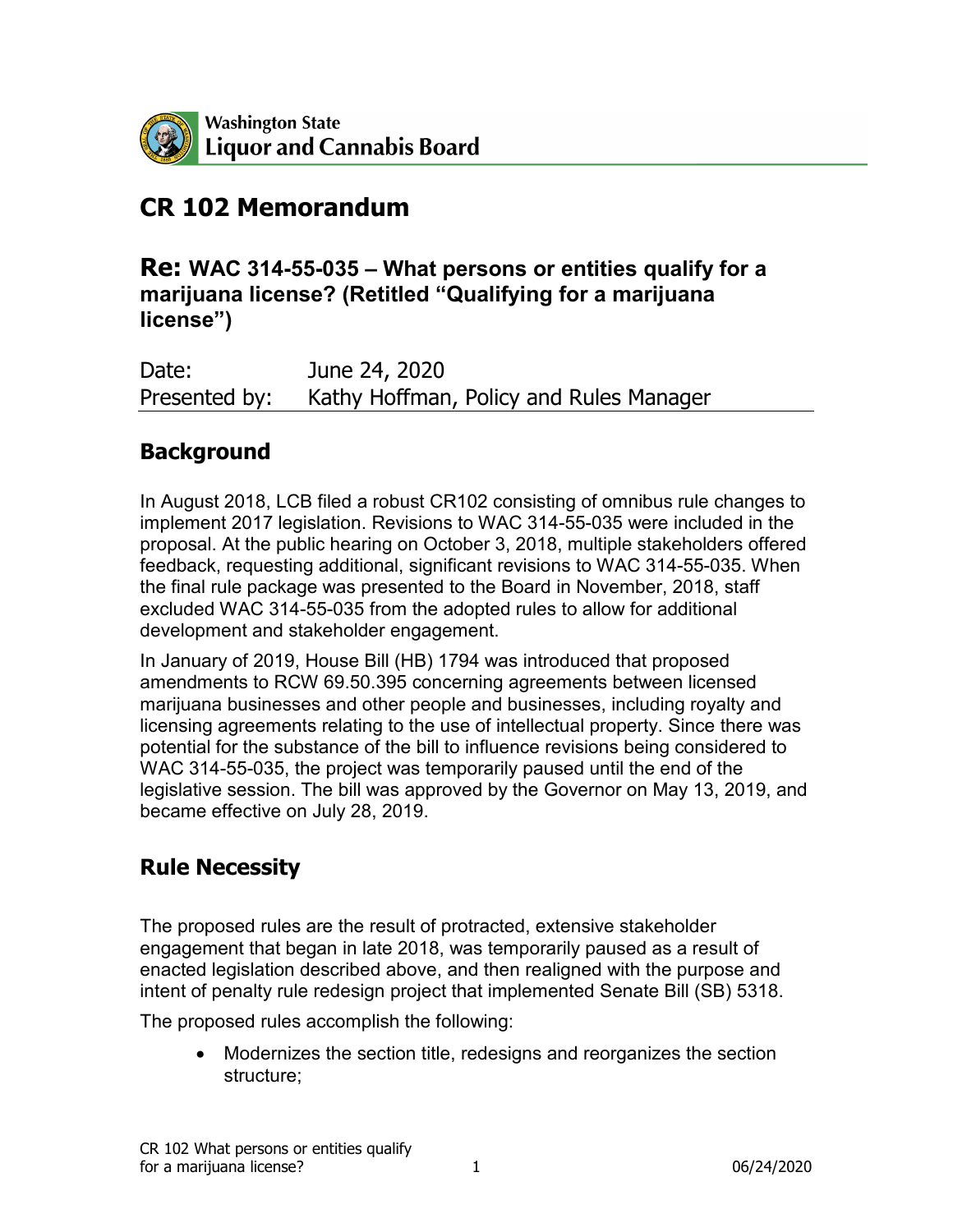- Modernizes language regarding which entities are considered to be true parties of interest;
- Removes the spousal vetting requirement;
- Expands definitions to include, "control," "financial institution," "gross profit," "net profit," and "revenue;"
- Clarifies and expands upon what persons or entities are not considered to be true party(ies) of interest;
- Describes the circumstances under which licensees must continue to disclose funds that will be invested in a licensed marijuana business;
- Incorporates reference to amendments to RCW 69.50.395 regarding disclosure agreements and intellectual property; and
- Establishes a new subsection to distinguish the requirements for financiers from that of true party(ies) of interest.

#### **What changes are being made?**

**Amended Section. Title – WAC 314-55-035.** Revised title from "What persons or entities qualify for a marijuana license?" to "Qualifying for a marijuana license."

**Amended Section. WAC 314-55-035(1) True parties of interest.** Added language to clarify and more clearly define "true party of interest," including updates to the existing table identifying business entity types and who, within a particular business structure, would be considered a true party of interest.

**New Section. WAC 314-55-035(2)** Previous rule required spousal vetting under the premise that any property obtained by either spouse during marriage was considered to be community property. Under that premise, limitations on the number of licenses consistent with WAC 314-55-075(5), WAC 314-55-077(3), and WAC 314-55-079(3) applied to parties considered to be true parties of interest.

However, the proposed rule concentrates on the nature of the business relationship and ownership interest as opposed to whether or not one is a spouse. Under that premise, married couples could potentially be considered as true parties of interest after attesting no interest in the license of their spouse, in up to ten retail licenses under WAC 314-55-079(3), six processor licenses under WAC 314-55-077(3) and six producer licenses under WAC 314-55-075(3).

This new section provides that a married couple may not be a true party of interest in more than five retail licenses, more than three producer or more than three processor licenses, consistent with the limitations in current rule.